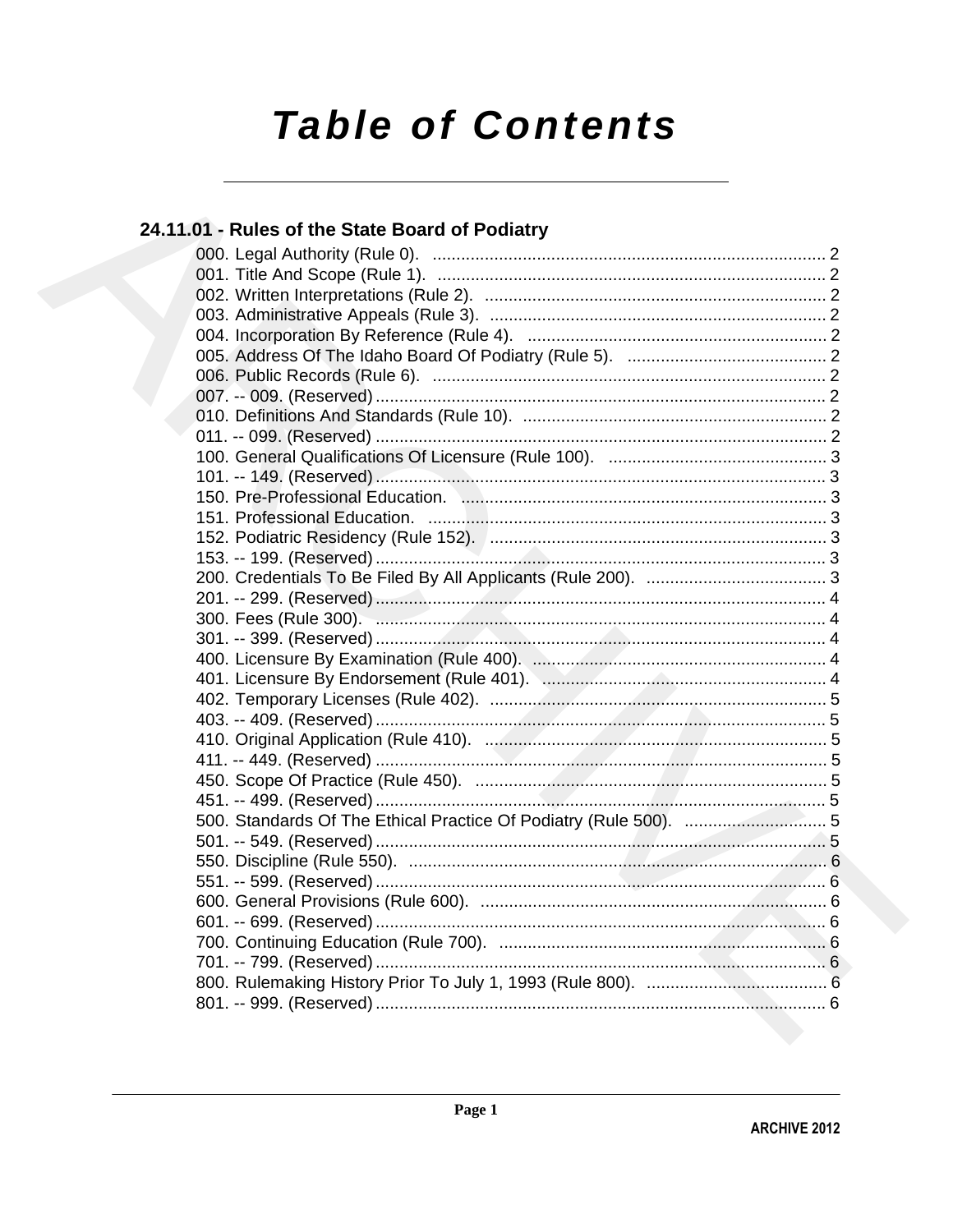#### **IDAPA 24 TITLE 11 CHAPTER 01**

#### **24.11.01 - RULES OF THE STATE BOARD OF PODIATRY**

#### <span id="page-1-1"></span><span id="page-1-0"></span>**000. LEGAL AUTHORITY (RULE 0).**

These rules are hereby prescribed and established pursuant to the authority vested in the State Board of Podiatry, by the provisions of Section 54-605, Idaho Code. (7-1-93)

#### <span id="page-1-2"></span>**001. TITLE AND SCOPE (RULE 1).**

These rules shall be cited as IDAPA 24.11.01, "Rules of the State Board of Podiatry." (7-1-93)

#### <span id="page-1-3"></span>**002. WRITTEN INTERPRETATIONS (RULE 2).**

The board may have written statements that pertain to the interpretation of the rules of this chapter. Such interpretations, if any, are available for public inspection and copying at cost in the main office of the Bureau of Occupational Licenses. (3-13-02) Occupational Licenses.

#### <span id="page-1-4"></span>**003. ADMINISTRATIVE APPEALS (RULE 3).**

Administrative Appeals shall be governed by the Administrative Procedure Act, Title 67, Chapter 52, Idaho Code.

(3-13-02)

#### <span id="page-1-5"></span>**004. INCORPORATION BY REFERENCE (RULE 4).**

The document titled American Podiatric Medical Association's Code of Ethics as published by the American Podiatric Medical Association, dated April 2008 and referenced in Section 500, is herein incorporated by reference and is available from the Board's office and on the Board web site. (3-29-10) and is available from the Board's office and on the Board web site.

#### <span id="page-1-6"></span>**005. ADDRESS OF THE IDAHO BOARD OF PODIATRY (RULE 5).**

**24.11.01 - RULES OF THE STATE BOARD OF PODIATRY<br>
1968.** I.E.GAT. AITTIORITY (RIT.E.0).<br>
These mission profile procedures into considered protune to the ambienty vested in the State Board of Podiaty.<br>
1970. THE AND FORE ( The office of the Board of Podiatry is located within the Bureau of Occupational Licenses, 700 W. State Street, Boise, Idaho 83702. The Bureau is open between the hours of 8:00 a.m. and 5:00 p.m. each day except Saturdays, Sundays and holidays. The telephone number of the Board is (208) 334-3233. The Board's fax number is (208) 334-3945. The Board's e-mail address is pod@ibol.idaho.gov. The Board's official website is http://www.ibol.idaho.gov. (3-29-10)

#### <span id="page-1-7"></span>**006. PUBLIC RECORDS (RULE 6).**

The records associated with the Board of Podiatry are subject to the provisions of the Idaho Public Records Act. Title 9, Chapter 3, Idaho Code. (3-13-02) 9, Chapter 3, Idaho Code.

#### <span id="page-1-8"></span>**007. -- 009. (RESERVED)**

#### <span id="page-1-11"></span><span id="page-1-9"></span>**010. DEFINITIONS AND STANDARDS (RULE 10).**

**01. Act**. The Act means Chapter 143 Idaho session Laws of 1957 codified as Chapter 6, Title 54, Idaho Code, and any amendments thereto. (7-1-93)

<span id="page-1-13"></span><span id="page-1-12"></span>**02. Board**. The Board means the State Board of Podiatry, as prescribed in Section 54-604, Idaho Code.  $(7-1-93)$ 

<span id="page-1-16"></span><span id="page-1-15"></span><span id="page-1-14"></span>**03. Licensure**. Licensure means a license to practice podiatry in Idaho. (3-13-02)

**04. Reputable School**. A "reputable school" of podiatry is defined as an approved podiatry school located within the United States or Canada and designated as such by the council on Education and the American Podiatric Medical Association. (3-13-02)

**05. Bureau**. The Bureau means the Bureau of Occupational Licenses, as prescribed in Sections 54-605 602, Idaho Code. (3-13-02) and 67-2602, Idaho Code.

#### <span id="page-1-10"></span>**011. -- 099. (RESERVED)**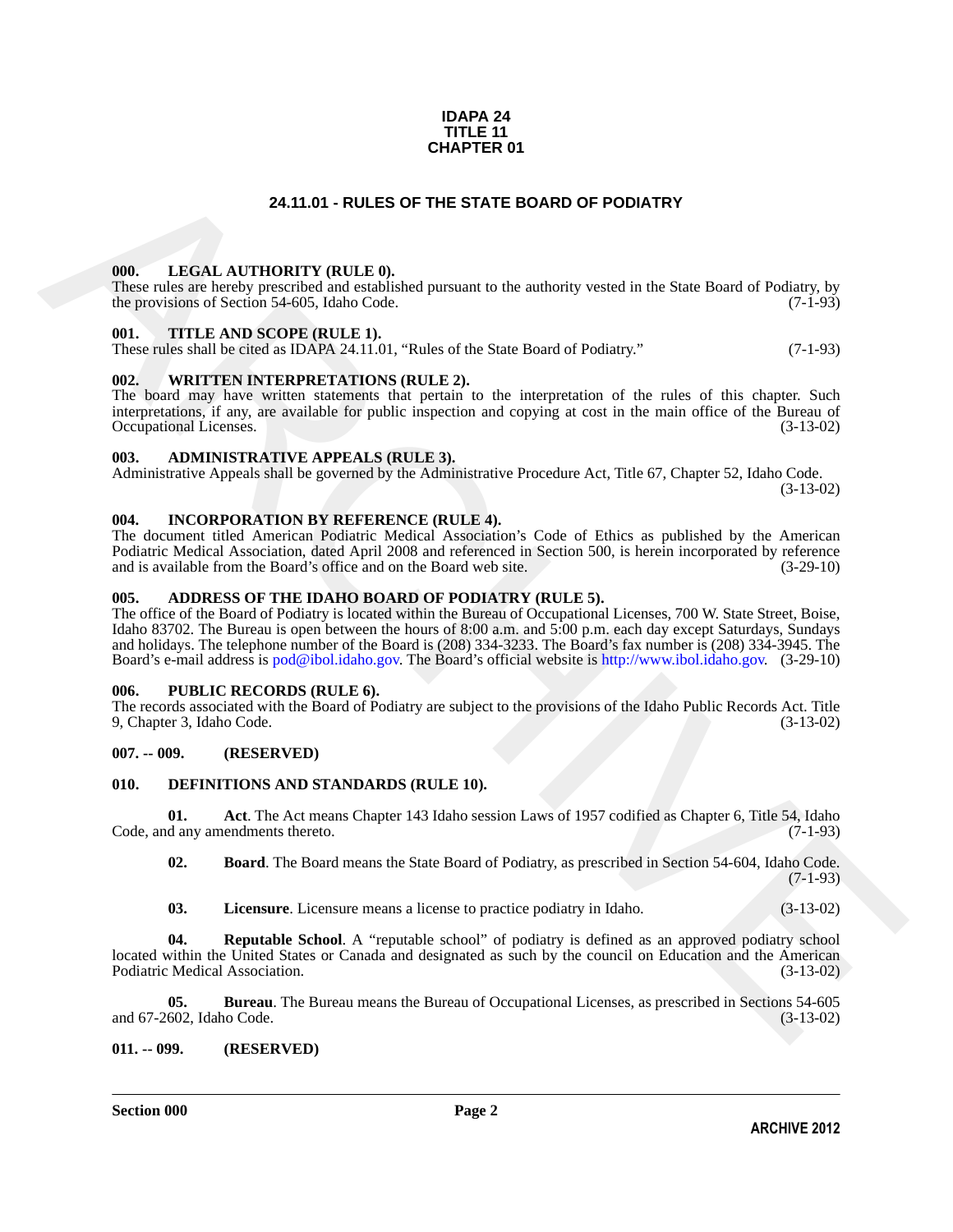#### <span id="page-2-0"></span>**100. GENERAL QUALIFICATIONS OF LICENSURE (RULE 100).**

<span id="page-2-18"></span><span id="page-2-14"></span>**01.** Residence. Residence in Idaho shall not be an eligibility requirement for licensure. (3-13-02)

- <span id="page-2-15"></span>**02.** Age. All applicants shall be at least twenty-one (21) years of age.  $(3-13-02)$
- <span id="page-2-17"></span><span id="page-2-16"></span>**03. Character**. All applicants shall be of good moral character. (3-13-02)

**04. Citizenship Requirement for Exam**. Citizenship shall not be an eligibility requirement for the Idaho podiatry examination or licensure. All persons making application for licensure are required to be legally eligible to reside and obtain employment in the United States. (3-13-02) eligible to reside and obtain employment in the United States.

#### <span id="page-2-22"></span><span id="page-2-1"></span>**101. -- 149. (RESERVED)**

#### <span id="page-2-2"></span>**150. PRE-PROFESSIONAL EDUCATION.**

All applicants shall provide official documentation of graduation from an accredited high school, or its equivalent, and provide official documentation of credits granted for at least two (2) full years of general college study in a college or university of recognized standing. (3-13-02) college or university of recognized standing.

#### <span id="page-2-23"></span><span id="page-2-3"></span>**151. PROFESSIONAL EDUCATION.**

All applicants shall possess evidence of graduation from four (4) full years of study in a reputable school of podiatry, as defined in Subsection 010.04 of these rules. (3-13-02) as defined in Subsection 010.04 of these rules.

#### <span id="page-2-19"></span><span id="page-2-4"></span>**152. PODIATRIC RESIDENCY (RULE 152).**

<span id="page-2-21"></span><span id="page-2-20"></span>**01. Residency Required for Licensure**. A candidate may not apply for licensure until completion of an accredited podiatric residency as approved by the Council on Podiatric Medical Education of no less than twenty-<br>four (24) months, a minimum of twelve (12) months of which must be surgical. (4-11-06) four  $(24)$  months, a minimum of twelve  $(12)$  months of which must be surgical.

10h. **GENERAL QUALIFICATIONS OF LIGENSITER (RTLE R60**).<br> **61. Realtives:** Realtower in blanching the bust web the antilligibitive spinorize of Electrical (3-13-02)<br> **62. Age.** All asylicans shall be of good unoted cha **02. Submission of Verification of Residency Curriculum**. Notwithstanding the provisions of Subsection 152.01, a candidate shall cause to be provided directly from the residency program such official documentation of completion of the entire curriculum as the board may require. Any deviation of this requirement must be approved by the Board. (4-11-06)

#### <span id="page-2-5"></span>**153. -- 199. (RESERVED)**

#### <span id="page-2-7"></span><span id="page-2-6"></span>**200. CREDENTIALS TO BE FILED BY ALL APPLICANTS (RULE 200).**

<span id="page-2-8"></span>**01. Application**. An application for licensure shall be completed on a form approved by the board and d to the bureau ninety (90) days before the date of the Idaho board examination. (3-13-02) submitted to the bureau ninety (90) days before the date of the Idaho board examination.

<span id="page-2-9"></span>**02. Certified Copy of National Board Results**. A copy of the applicable National Board results which has been certified as true and correct by the examining entity. (7-1-97)

<span id="page-2-12"></span>**03. Photograph Requirement**. All applications shall be accompanied by an unmounted passport of the applicant taken not more than one (1) year prior to the date of application. (3-13-02) photograph of the applicant taken not more than one  $\overline{(1)}$  year prior to the date of application.

<span id="page-2-11"></span>**04. Educational Certificate Requirement**. Each applicant shall be required to provide official documentation of graduation from a four (4) year high school, or the equivalent, and official documentation of a collegiate education of not less than two  $(2)$  years in an accredited college or university giving instruction in letters and sciences.  $(3-13-02)$ and sciences.  $(3-13-02)$ 

<span id="page-2-10"></span>**05. Diploma**. Certified photostatic copy of diploma granted by any college of podiatry and official transcripts indicating graduation from the program. (3-13-02) certified transcripts indicating graduation from the program.

<span id="page-2-13"></span>**Residency Certification Requirement**. All applications shall include certification of completion defined in Rule 152. (3-13-02) of a residency as defined in Rule 152.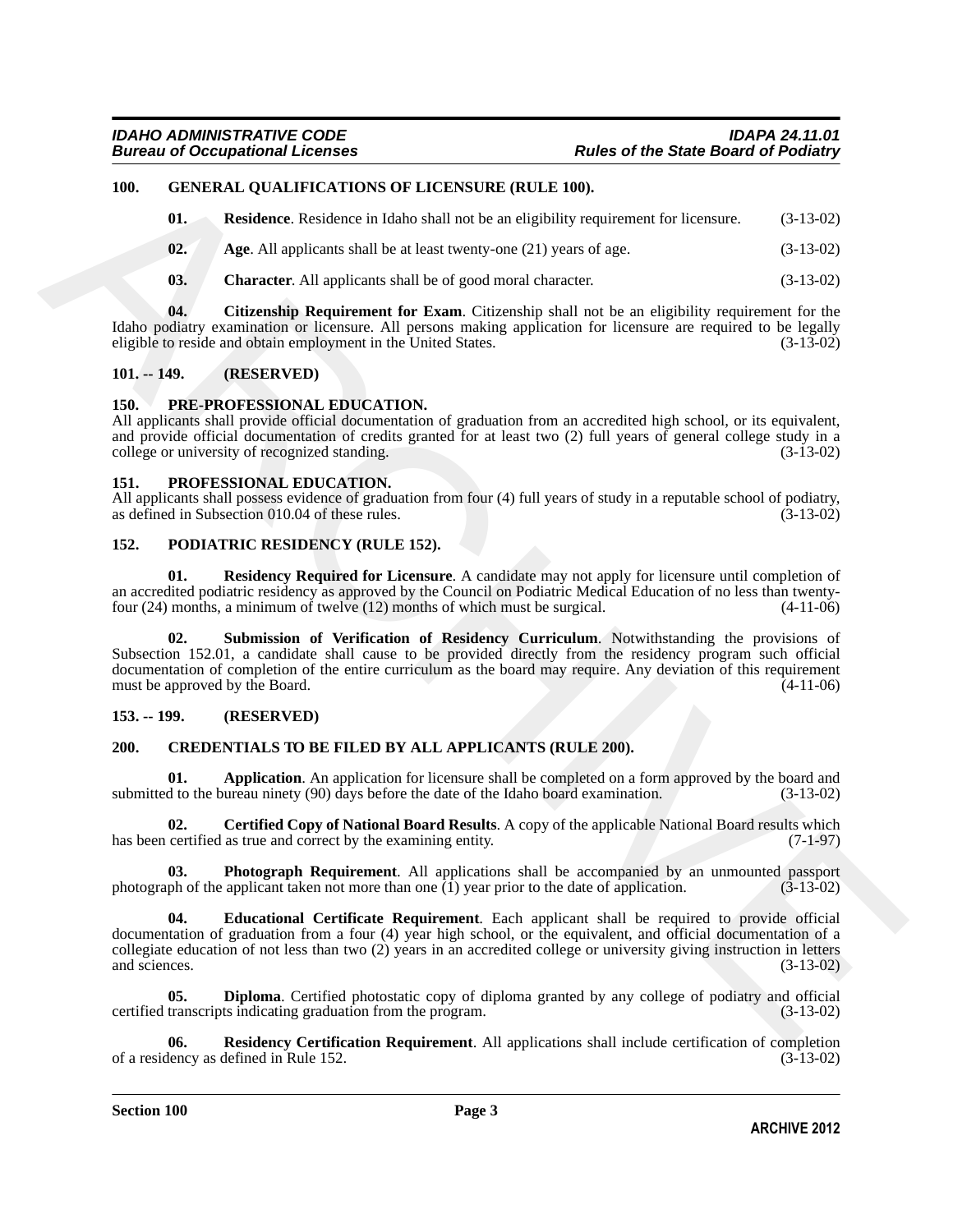<span id="page-3-0"></span>**201. -- 299. (RESERVED)**

#### <span id="page-3-5"></span><span id="page-3-1"></span>**300. FEES (RULE 300).**

**01.** Application Fee. A fee shall accompany all applications. The fee shall be two hundred dollars (7-1-97) (\$200). (7-1-97)

<span id="page-3-11"></span><span id="page-3-9"></span><span id="page-3-7"></span>**02. Original License Fee**. The original license fee shall be four hundred dollars (\$400). (4-9-09)

**03. Written Exam Fee**. The fee for examination shall be equal to that charged by the national examining entity, together with an additional twenty-five (\$25) dollar administrative fee. (3-13-02)

<span id="page-3-10"></span><span id="page-3-6"></span>**04. Annual Renewal Fee**. Fee for annual renewal of licenses, five hundred dollars (\$500). (3-21-12)

**05. Re-Exam Fee**. For candidates re-examining for the written and practical examinations or written examination only, the fee for re-examination will be four hundred dollars (\$400). For candidates re-examining for the practical only, the fee shall be two hundred dollars (\$200).  $(3-13-02)$ practical only, the fee shall be two hundred dollars (\$200).

<span id="page-3-20"></span><span id="page-3-19"></span><span id="page-3-8"></span>**06. Fee Non-Refundable**. All fees are non-refundable. (3-13-02)

<span id="page-3-2"></span>**301. -- 399. (RESERVED)**

#### <span id="page-3-3"></span>**400. LICENSURE BY EXAMINATION (RULE 400).**

**01. Examination of Applicants.** All applicants must successfully pass all parts of the national board tion given by the National Board of Podiatric Medical Examiners. (4-2-08) examination given by the National Board of Podiatric Medical Examiners.

<span id="page-3-21"></span>**02. Passing Grade**. A passing grade in all subjects examined shall be the grade as established by the National Board of Podiatric Medical Examiners for the examination with a general average of not less than seventy percent (70%). (4-2-08) percent (70%).

#### <span id="page-3-12"></span><span id="page-3-4"></span>**401. LICENSURE BY ENDORSEMENT (RULE 401).**

Under Section 54-613, Idaho Code, applicants for licensure by endorsement may be granted a license upon the approval of the Board. Each applicant for licensure by endorsement must provide documentation for each of the following before licensure will be considered: (3-15-02) following before licensure will be considered:

<span id="page-3-14"></span><span id="page-3-13"></span>**01. Complete Application**. A complete application together with the required fee.  $(4-11-06)$ 

**02. Certification of License**. Certification of having maintained a current license or other authority to issued by a regulatory board of Podiatry in any state or territory. (4-11-06) practice issued by a regulatory board of Podiatry in any state or territory.

<span id="page-3-16"></span><span id="page-3-15"></span>**03. Credentials**. Credentials as required in Subsections 200.02 through 200.05. (3-29-10)

**04. Examination**. Successful passage of a written licensure examination covering all those subjects noted in Section 54-606, Idaho Code. Official certification of examination must be received by the board directly from: (4-11-06) from: (4-11-06)

<span id="page-3-18"></span>

| The applicant's state or territory of licensure; or | $(3-15-02)$ |
|-----------------------------------------------------|-------------|
| The national board of podiatry examiners.           | $(4-11-06)$ |

201. - 299. (RESERVED)<br>
300. FRES (RELE 200).<br>
(45200). Application Fee. A fec shall accompany all applications. The foc shall be two hundred dollars<br>
(45200).<br>
(45200). Original License Fee. The toriginal locuse (c shall **05.** Residency. Proof of completion of the residency requirement as set forth in Subsection 200.06 of this rule. However, if the applicant graduated from a college of podiatry prior to 1993, this requirement will be waived. (3-29-10) waived.  $(3-29-10)$ 

<span id="page-3-17"></span>**06. Practical Experience**. Having practiced podiatry under licensure for three (3) of the last five (5)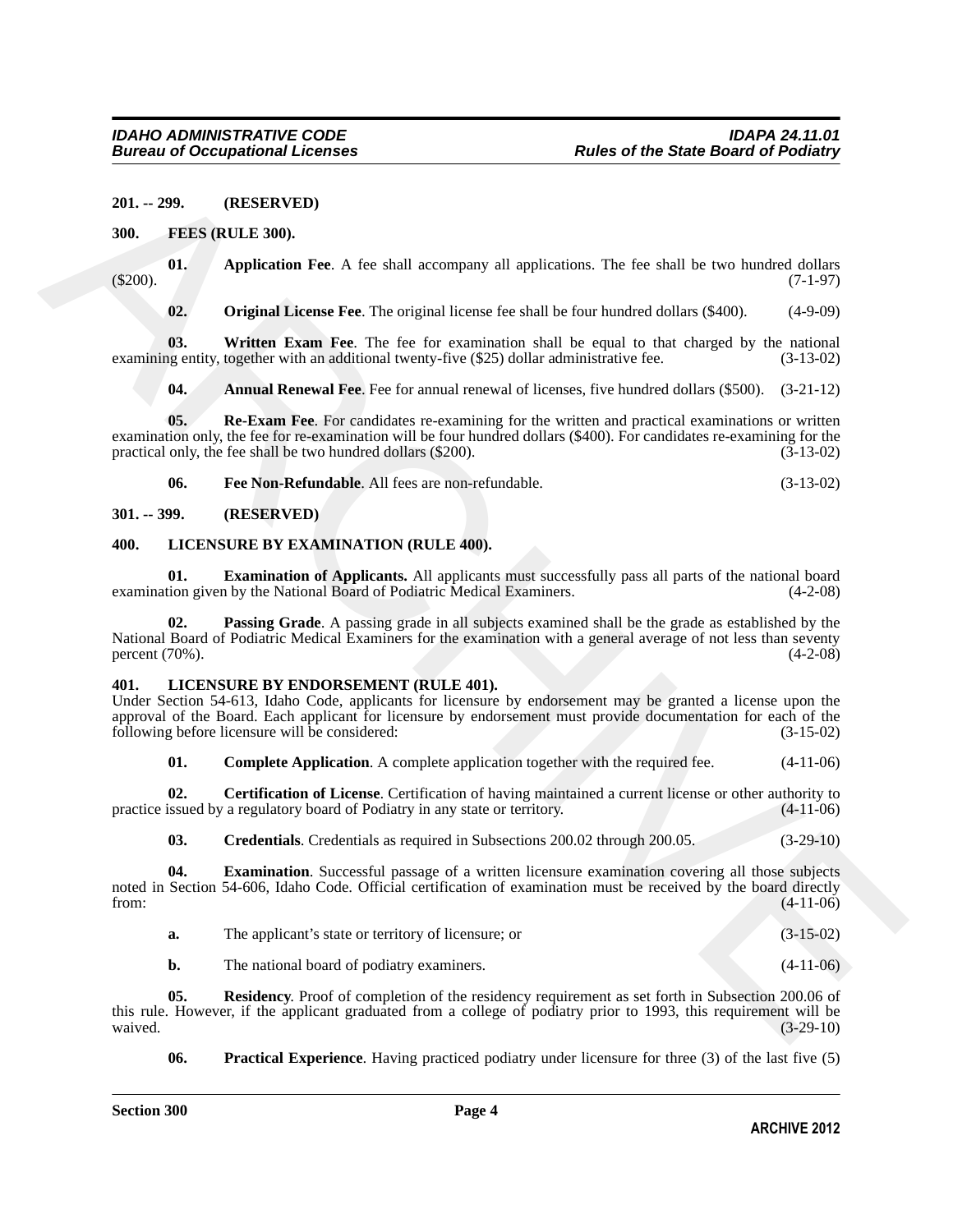#### <span id="page-4-15"></span><span id="page-4-9"></span><span id="page-4-8"></span><span id="page-4-0"></span>**402. TEMPORARY LICENSES (RULE 402).**

#### <span id="page-4-1"></span>**403. -- 409. (RESERVED)**

#### <span id="page-4-10"></span><span id="page-4-2"></span>**410. ORIGINAL APPLICATION (RULE 410).**

#### <span id="page-4-3"></span>**411. -- 449. (RESERVED)**

#### <span id="page-4-13"></span><span id="page-4-12"></span><span id="page-4-11"></span><span id="page-4-4"></span>**450. SCOPE OF PRACTICE (RULE 450).**

|                   | years immediately prior to the date of application.                                                                                                                                                                                                                                                                                                                                                                                                                                                                                                                                                                                                                                                                                                                                                                                                                                                                                                                                                                                                                                         | $(4-11-06)$                |  |  |
|-------------------|---------------------------------------------------------------------------------------------------------------------------------------------------------------------------------------------------------------------------------------------------------------------------------------------------------------------------------------------------------------------------------------------------------------------------------------------------------------------------------------------------------------------------------------------------------------------------------------------------------------------------------------------------------------------------------------------------------------------------------------------------------------------------------------------------------------------------------------------------------------------------------------------------------------------------------------------------------------------------------------------------------------------------------------------------------------------------------------------|----------------------------|--|--|
| 07.               | <b>Continuing Education.</b> Obtained at least twelve (12) hours of continuing education during the<br>twelve (12) months prior to the date of application.                                                                                                                                                                                                                                                                                                                                                                                                                                                                                                                                                                                                                                                                                                                                                                                                                                                                                                                                 | $(4-11-06)$                |  |  |
| 08.               | <b>Disciplinary Action.</b> Has not been the subject of any disciplinary action including pending or<br>unresolved licensure actions within the last five (5) years immediately prior to application and has never had a license<br>to practice podiatry revoked or suspended either voluntarily or involuntarily in any jurisdiction.                                                                                                                                                                                                                                                                                                                                                                                                                                                                                                                                                                                                                                                                                                                                                      | $(3-29-10)$                |  |  |
| 402.              | <b>TEMPORARY LICENSES (RULE 402).</b><br>No temporary licenses shall be granted for the practice of podiatry in Idaho.                                                                                                                                                                                                                                                                                                                                                                                                                                                                                                                                                                                                                                                                                                                                                                                                                                                                                                                                                                      | $(3-13-02)$                |  |  |
| $403. - 409.$     | (RESERVED)                                                                                                                                                                                                                                                                                                                                                                                                                                                                                                                                                                                                                                                                                                                                                                                                                                                                                                                                                                                                                                                                                  |                            |  |  |
| 410.              | <b>ORIGINAL APPLICATION (RULE 410).</b><br>The original application will be considered null and void after a period of two (2) years from date of original<br>application if no license has been issued.                                                                                                                                                                                                                                                                                                                                                                                                                                                                                                                                                                                                                                                                                                                                                                                                                                                                                    | $(4-2-08)$                 |  |  |
| $411. - 449.$     | (RESERVED)                                                                                                                                                                                                                                                                                                                                                                                                                                                                                                                                                                                                                                                                                                                                                                                                                                                                                                                                                                                                                                                                                  |                            |  |  |
| 450.              | <b>SCOPE OF PRACTICE (RULE 450).</b>                                                                                                                                                                                                                                                                                                                                                                                                                                                                                                                                                                                                                                                                                                                                                                                                                                                                                                                                                                                                                                                        |                            |  |  |
| 02.               | Information contained within the application file and supplemental certified information of additional training and<br>experience included in the credential file maintained by the practitioner shall be prima facie evidence of the<br>practitioner's education and experience. It is the responsibility of the individual practitioner to ensure that the<br>information in his credential file is accurate, complete and supplemented to support all procedures, applications and<br>treatments employed by the practitioner. Practice beyond a practitioner's documented education and experience may<br>violate the adopted code of ethics and be grounds for discipline by the board.<br>Advanced Surgical Procedures. Advanced surgical procedures shall be performed in a licensed<br>hospital or certified ambulatory surgical center accredited by the joint commission on accreditation of healthcare<br>organizations or the accreditation association for ambulatory health care where a peer review system is in place.<br>Advanced surgical procedures shall be defined as: | $(4-11-06)$<br>$(4-11-06)$ |  |  |
| a.                | Ankle fractures - Open Reduction and Internal Fixation.                                                                                                                                                                                                                                                                                                                                                                                                                                                                                                                                                                                                                                                                                                                                                                                                                                                                                                                                                                                                                                     | $(4-11-06)$                |  |  |
| b.                | Ankle and rearfoot arthrodesis.                                                                                                                                                                                                                                                                                                                                                                                                                                                                                                                                                                                                                                                                                                                                                                                                                                                                                                                                                                                                                                                             | $(4-11-06)$                |  |  |
| c.                | Nerve surgery of the leg.                                                                                                                                                                                                                                                                                                                                                                                                                                                                                                                                                                                                                                                                                                                                                                                                                                                                                                                                                                                                                                                                   | $(4-11-06)$                |  |  |
| d.                | Major tendon repair or transfer surgery - proximal to ankle.                                                                                                                                                                                                                                                                                                                                                                                                                                                                                                                                                                                                                                                                                                                                                                                                                                                                                                                                                                                                                                | $(4-11-06)$                |  |  |
| е.                | Autogenous bone grafting.                                                                                                                                                                                                                                                                                                                                                                                                                                                                                                                                                                                                                                                                                                                                                                                                                                                                                                                                                                                                                                                                   | $(4-11-06)$                |  |  |
| f.                | External fixation of the rearfoot, ankle and leg.                                                                                                                                                                                                                                                                                                                                                                                                                                                                                                                                                                                                                                                                                                                                                                                                                                                                                                                                                                                                                                           | $(4-11-06)$                |  |  |
| $451. - 499.$     | (RESERVED)                                                                                                                                                                                                                                                                                                                                                                                                                                                                                                                                                                                                                                                                                                                                                                                                                                                                                                                                                                                                                                                                                  |                            |  |  |
| 500.<br>podiatry. | STANDARDS OF THE ETHICAL PRACTICE OF PODIATRY (RULE 500).<br>The standards for the ethical practice of podiatry shall be the American Podiatric Medical Association's Code of<br>Ethics as referenced in Section 004 of these rules and are hereby adopted and shall apply to all practitioners of<br>$(5-3-03)$                                                                                                                                                                                                                                                                                                                                                                                                                                                                                                                                                                                                                                                                                                                                                                            |                            |  |  |
| $501 - 549$       | (RESERVED)                                                                                                                                                                                                                                                                                                                                                                                                                                                                                                                                                                                                                                                                                                                                                                                                                                                                                                                                                                                                                                                                                  |                            |  |  |

#### <span id="page-4-5"></span>**451. -- 499. (RESERVED)**

#### <span id="page-4-14"></span><span id="page-4-6"></span>**500. STANDARDS OF THE ETHICAL PRACTICE OF PODIATRY (RULE 500).**

#### <span id="page-4-7"></span>**501. -- 549. (RESERVED)**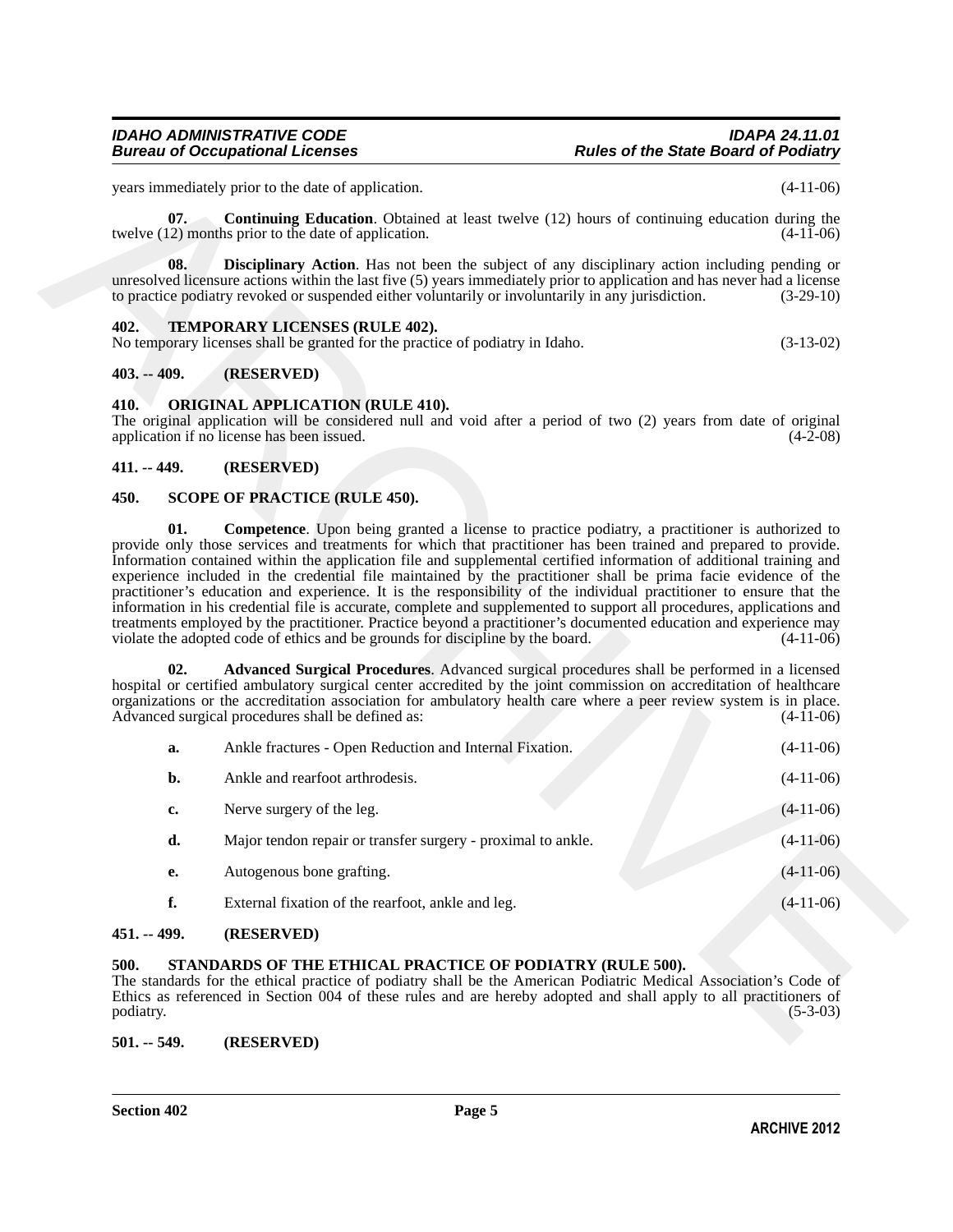#### <span id="page-5-12"></span><span id="page-5-0"></span>**550. DISCIPLINE (RULE 550).**

<span id="page-5-13"></span>**01. Civil Fine**. The Board may impose a civil fine not to exceed one thousand dollars (\$1,000) upon a licensed podiatrist for each violation of Sections 54-608 and 54-609, Idaho Code. (3-18-99)

<span id="page-5-14"></span>**02.** Costs and Fees. The Board may order a licensed podiatrist to pay the costs and fees incurred by the Board in the investigation or prosecution of the licensee for violation of Sections 54-608 and 54-609, Idaho Code. (3-18-99)

<span id="page-5-1"></span>**551. -- 599. (RESERVED)**

<span id="page-5-15"></span><span id="page-5-2"></span>**600. GENERAL PROVISIONS (RULE 600).**

Regular meetings of the board shall be the third Monday of July and at such other times as determined by the board.  $(4-5-00)$ 

#### <span id="page-5-3"></span>**601. -- 699. (RESERVED)**

#### <span id="page-5-8"></span><span id="page-5-4"></span>**700. CONTINUING EDUCATION (RULE 700).**

**01. Post Graduate Education Requirement for License Renewal**. Each podiatrist licensed by the state of Idaho shall attend in each twelve (12) month period preceding the renewal of a license to practice podiatry in Idaho, a minimum of twelve (12) full hours of post-graduate podiatry education courses. No more than six (6) hours may be home study. Courses must be germane to the practice of podiatry: and (4-2-08) may be home study. Courses must be germane to the practice of podiatry; and

<span id="page-5-9"></span>

| a. | Approved by the Council on Podiatric Medical Education; or | $(4-2-08)$ |
|----|------------------------------------------------------------|------------|
|----|------------------------------------------------------------|------------|

<span id="page-5-11"></span><span id="page-5-10"></span>**b.** Otherwise approved by the Board. (4-2-08)

**02. Submission of License Renewal Application Form**. Each licensed Idaho podiatrist will be furnished a license renewal application form by the Bureau of Occupational Licenses on which each podiatrist shall be required to certify by signed affidavit that compliance with the continuing education requirements has been met and shall submit the renewal application together with the required fees to the Bureau. (3-15-02) and shall submit the renewal application together with the required fees to the Bureau.

ARCHIVE **03. Verification of Attendance**. It shall be necessary for each licensee to maintain verification of attendance by securing authorized signatures or other documentation from the course instructors or sponsoring institution substantiating any and all hours attended by the applicant. This verification shall be maintained by the licensee and provided to the Board upon the request of the Board or its agent. The Board will conduct random audits to monitor compliance. (3-15-02) to monitor compliance.

#### <span id="page-5-5"></span>**701. -- 799. (RESERVED)**

#### <span id="page-5-6"></span>**800. RULEMAKING HISTORY PRIOR TO JULY 1, 1993 (RULE 800).**

All previous rules of this board are hereby repealed and these Rules approved by the board on January 25, 1978, shall become effective on this date. Amended and readopted effective October 15, 1987. Amended and readopted effective May 29, 1991. Amended and readopted effective August 1, 1997. (7-1-98) May 29, 1991. Amended and readopted effective August 1, 1997.

#### <span id="page-5-7"></span>**801. -- 999. (RESERVED)**